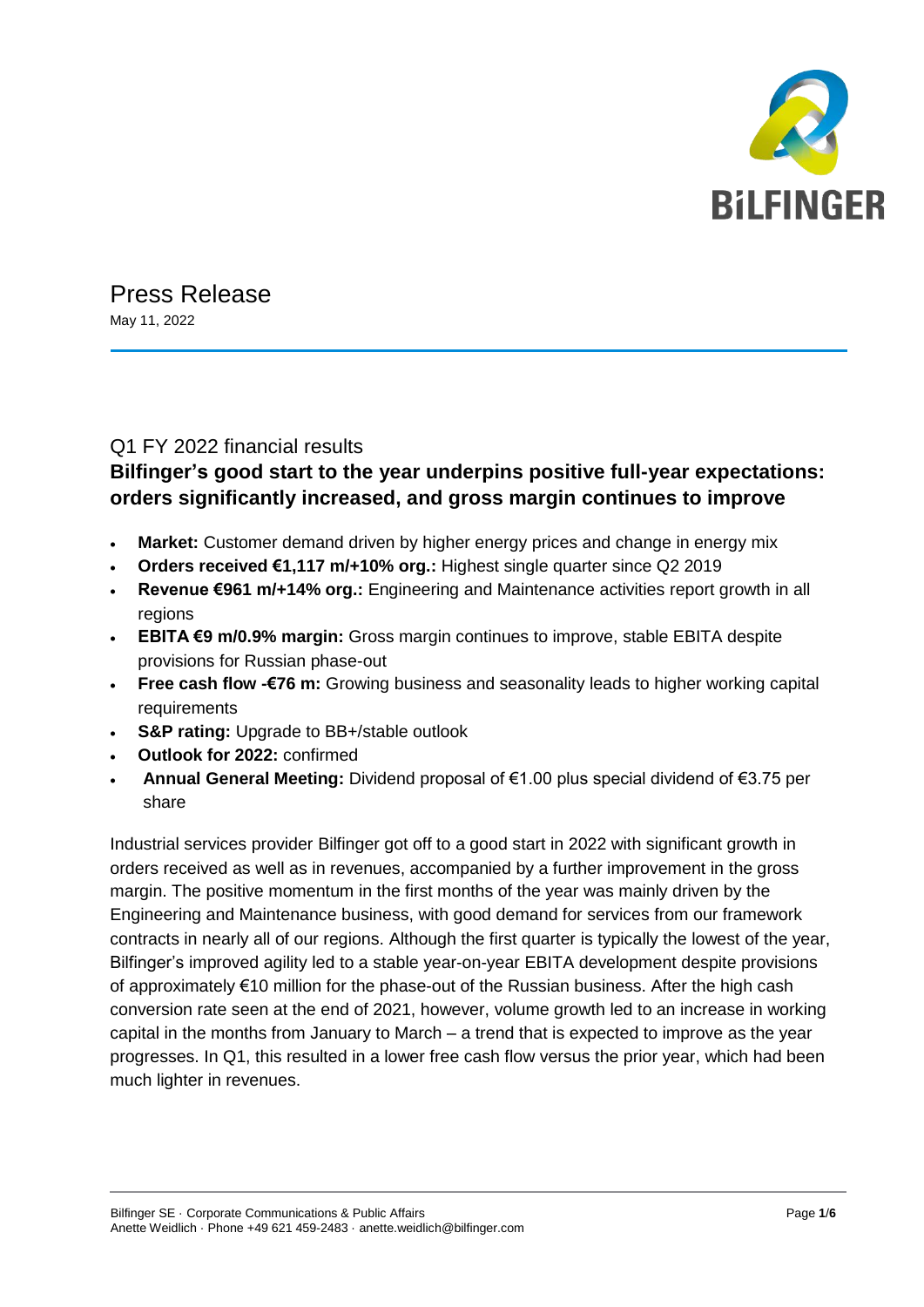

"This year will again be marked by many challenges for all of us, both in business and in society," commented CEO Thomas Schulz. "However, we consider ourselves well positioned to support our customers in operating their assets more efficiently and sustainably, especially in light of the need to adapt to a changing energy mix and to reduce energy consumption overall. This will lead to continued, profitable growth for our Group."

In view of the war in Ukraine, Bilfinger decided early not to accept any new orders from Russia. Existing contracts will be phased out. Applicable sanctions against Russia are strictly followed and continuously monitored. Given the low volumes in Russia, with local sales totaling around €10 million in 2021, this will not materially impact the Group's revenue outlook for 2022 or beyond.

The Annual General Meeting is taking place today in Mannheim. Shareholders have been invited to participate virtually. The Executive Board and the Supervisory Board have proposed to the Annual General Meeting a regular dividend of €1.00 per share in addition to a special dividend of €3.75 per share. This will be part of the total €250 million planned distribution to shareholders, which includes up to €100 million dedicated to a share buyback after the AGM approves the corresponding proposal.

Rating agency S&P just recently reflected the positive business development of Bilfinger in the last year and the improvement in the credit risk profile with an upgrade by one notch to BB+/stable outlook. This decision was based on Bilfinger's improved business and financial flexibility.

#### **Group performance in Q1 2022**

Orders received grew by 10 percent organically to reach €1,117 million in the first quarter (prior year: €1,001 million). This marked the highest single quarter since the second quarter of 2019 and was driven by a significant rise in orders from the company's European markets. The order backlog saw organic growth of 11 percent to €3,130 million (prior year: €2,796 million), while the book-to-bill ratio of 1.16 again underpins Bilfinger's growth ambitions going forward.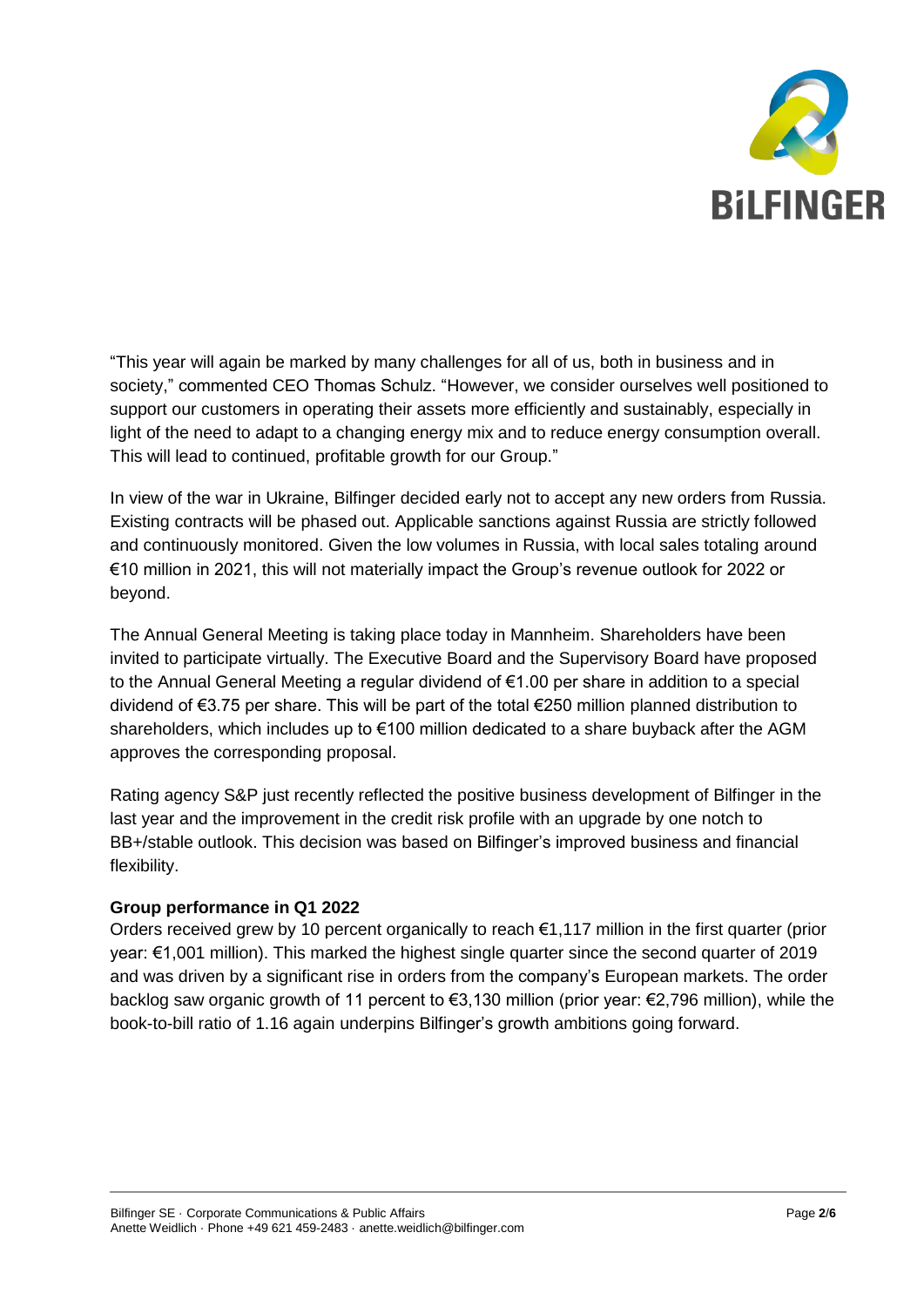

Group revenue grew by a strong 14 percent organically compared with the prior-year quarter to €961 million (prior year: €833 million). At 9.9 percent (prior year: 9.4 percent), the gross margin improved, as did gross profit, which rose significantly to €95 million from a low level (prior year: €79 million). The high level of sick leave associated with Covid-19 was well managed. Despite the top-line growth, SG&A expenses of €74 million (prior year: €70 million) remained at the current quarterly run rate. The SG&A ratio measured against revenue was 7.7 percent (prior year: 8.4 percent).

Bilfinger generated stable EBITA of €9 million, which corresponds to an EBITA margin of 0.9 percent (prior year: 1.1 percent), despite approximately €10 million in restructuring costs for the phase-out of the Russian business.

#### **Engineering & Maintenance Europe segment**

At E&M Europe, orders received increased by 8 percent organically to €736 million (prior year: €675 million). The segment delivered significant growth at a good margin level in a generally positive market environment. Revenue went up by 12 percent organically to €635 million (prior year: €561 million) and the book-to-bill ratio was at 1.16. Segment EBITA decreased to €13 million (prior year: €16 million) due to approximately €10 million in restructuring costs for the phase-out of the Russian business. The corresponding EBITA margin was 2.0 percent (prior year: 2.8 percent). Underlying profitability improved in line with expectations.

#### **Engineering & Maintenance International segment**

Orders received at E&M International were stable at €163 million (prior year: €161 million). Revenue grew by a strong 35 percent organically to €159 million coming from a low prior-year quarter of €110 million. Consequently, EBITA improved significantly to -€1 million (prior year: -€7 million). Here, better capacity utilization and the strategic realignment undertaken in 2021 starting to show their effects. The EBITA margin came to -0.5 percent (prior year: -6.0 percent).

#### **Technologies segment**

Orders received at Technologies increased by a substantial 50 percent organically to  $E$ 173 million (prior year: €115 million), leading to a book-to-bill ratio of 1.40. The increase was supported by major contracts in the Life Science and Nuclear business. Revenue decreased by 5 percent organically to €124 million (prior year: €130 million), reflecting the more volatile project business that dominates this segment. EBITA was accordingly low at break-even (prior year: €4 million). The EBITA margin was also low at 0.1% (prior year: 2.9 percent).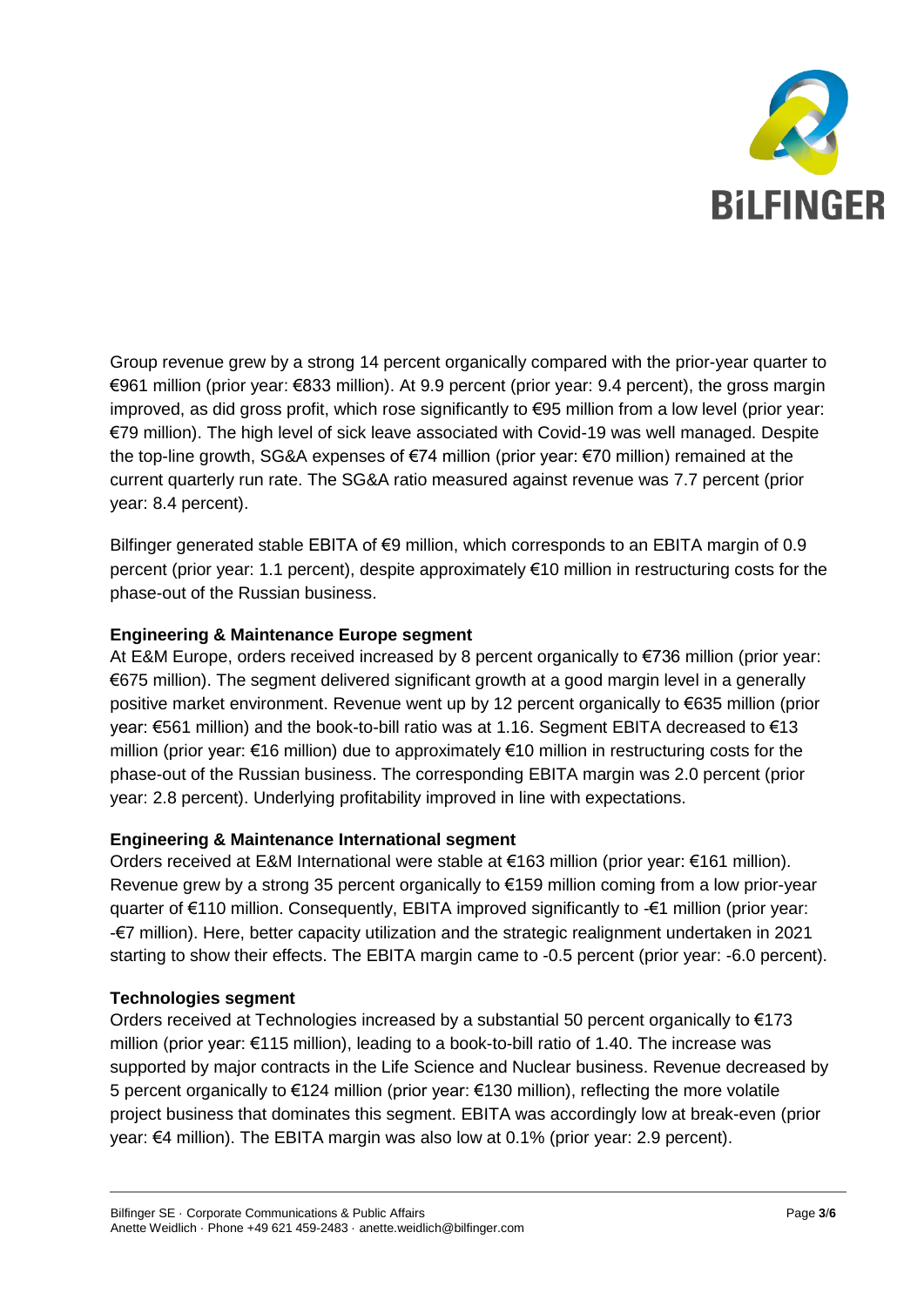

#### **Net profit and free cash flow**

Net profit decreased to -€6 million (prior year: €10 million), partly driven by a normalized financial result of -€7 million after €2 million in the prior year, which had included €10 million in positive special items from the sale of Apleona as well as interest on tax refunds. In addition, tax charges increased from  $\epsilon$ 0 million to - $\epsilon$ 7 million in the absence of  $\epsilon$ 4 million positive impact from tax refunds in Q1 2021.

Free cash flow decreased to -€76 million (prior year: -€28 million) as the significant growth in revenues and the seasonality led in the first step to an increased working capital requirement – a trend that is expected to improve as the year progresses. Net capital expenditures raised to - €9 million after -€5 million in the prior year.

#### **Outlook for 2022 confirmed**

For the Group, Bilfinger anticipates significant revenue growth (2021: €3,737 million) and a significant increase in EBITA (2021: €121 million). Improved operating earnings in 2022 will compensate for the absence of real estate and property disposal gains in 2021. Lower special items charges will also contribute to a higher EBITA margin in 2022 (2021: 3.2%).

Despite the improved EBITA, net profit is expected to be significantly lower than in the prior year (2021: €130 million) due to a financial result with no positive special items and a normalized tax rate.

Bilfinger anticipates free cash flow for 2022 to be at the good level seen in 2021 ( $\epsilon$  115 million) which benefited from cash inflows from real estate disposals and tax refunds. This will be compensated by increased operating cash flows in 2022.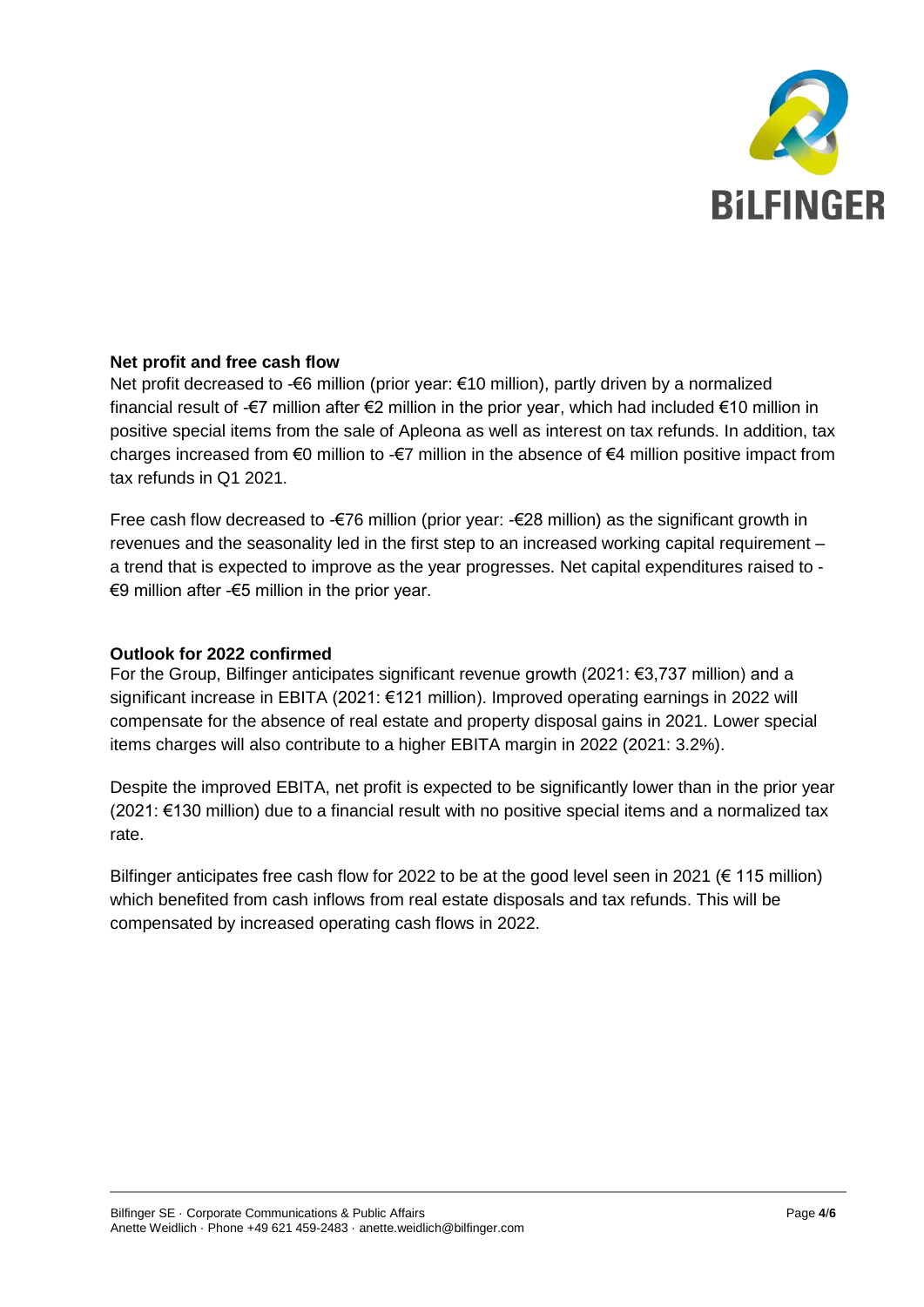

## **Key figures for the Group**

| in $\epsilon$ million                   |                |        |                 |              |
|-----------------------------------------|----------------|--------|-----------------|--------------|
|                                         | Q <sub>1</sub> |        |                 | FY 2021      |
|                                         | 2022           | 2021   | $\Delta$ in %   | 2021         |
| Orders received                         | 1,117          | 1,001  | 12<br>(org: 10) | 4,008        |
| Order backlog                           | 3,130          | 2,796  | 12<br>(org: 11) | 2,946        |
| Revenue                                 | 961            | 833    | 15<br>(org: 14) | 3,737        |
| Gross margin (in %)                     | 9.9            | 9.4    |                 | 10.4         |
| <b>EBITDA</b>                           | 32             | 33     | 0               | 220          |
| <b>EBITA</b>                            | 9              | 9      | 0               | 121          |
| EBITA margin (in %)                     | 0.9            | 1.1    |                 | 3.2          |
| Thereof special items                   | $-10$          | $-2$   |                 | $-16$        |
| Net profit                              | -6             | 10     |                 | 130          |
| Earnings per share (in $\epsilon$ )     | $-0.16$        | 0.26   |                 | 3.19         |
| Operating cash flow                     | $-67$          | $-23$  |                 | 113          |
| Free cash flow                          | $-76$          | $-28$  |                 | 115          |
| Thereof special items                   | -6             | $-23$  |                 | $-52$        |
| <b>Net CAPEX</b>                        | -9             | $-5$   |                 | $\mathbf{2}$ |
| Employees (number at<br>reporting date) | 30,349         | 28,775 |                 | 29,756       |